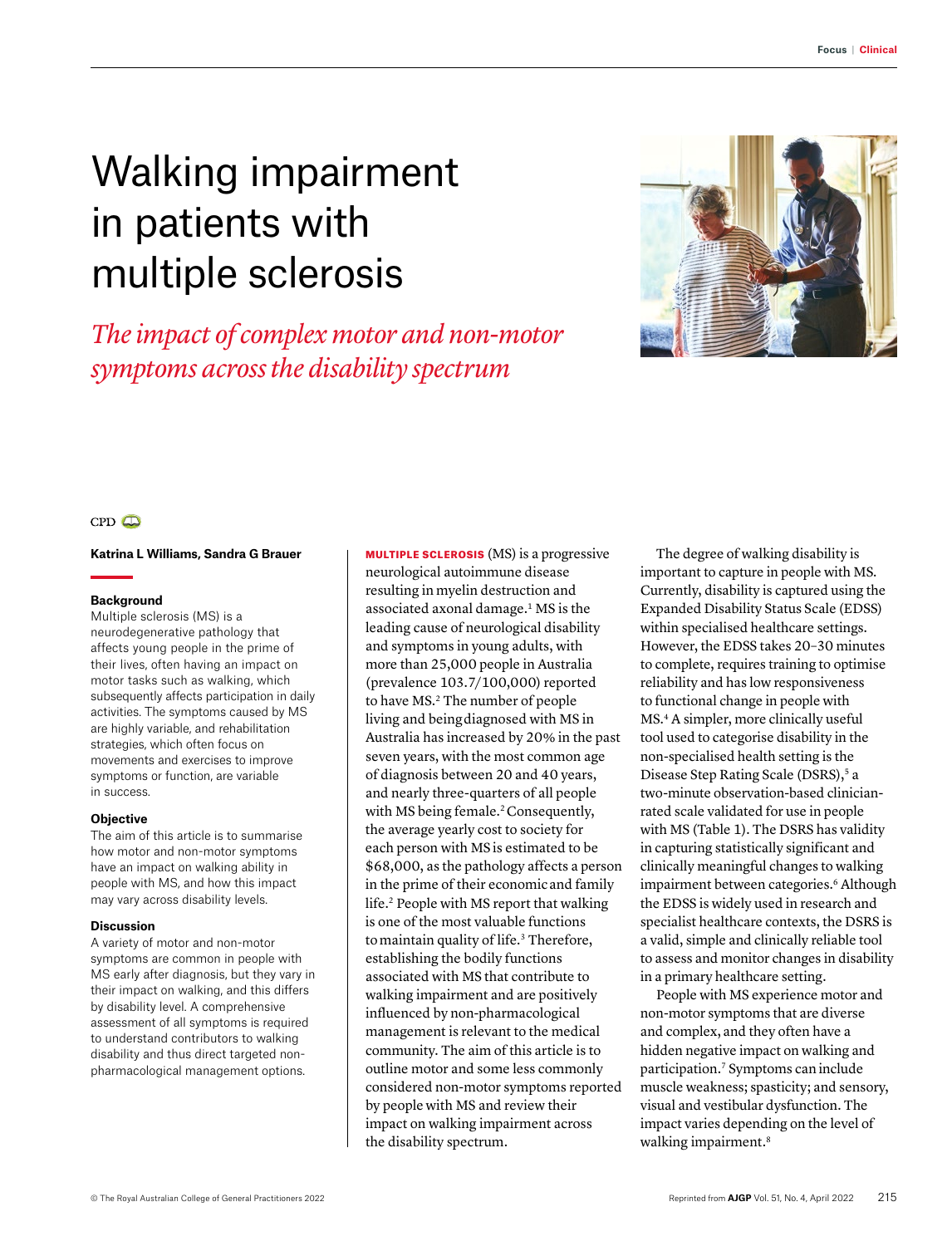#### **Motor dysfunction**

Muscle weakness and muscle fatiguability are associated with a reduction in walking function in people with MS.<sup>9</sup> Approximately 18% of people with MS with no observable walking disability have lower limb muscle weakness,<sup>10</sup> with the percentage rising to 100% of those needing to use bilateral walking aids.<sup>11</sup> Interestingly, muscle weakness<sup>12</sup> and muscle fatiguability<sup>13</sup> have strong correlations with walking impairments in people with MS who have higher levels of disability, but not in those with lower disability levels. This suggests that symptoms other than weakness may have a greater impact on walking ability in people who are less disabled. Spasticity is reported in up to 80% of people with MS and may be one of those symptoms.<sup>14</sup> Spasticity adversely affects walking across all disability levels,<sup>15</sup> increasing in impact as spasticity scores and the number of muscles affected increase.16 Currently, pharmacological management is the primary approach, using the following three hierarchical treatment strategies: 1) oral pharmacological treatment for more global symptoms (baclofen, gabapentin, tizanidine), 2) local injectables (botulinum) and 3) intrathecal administration (baclofen, phenol) in selected patients.<sup>17</sup> Pharmacological benefits on spasticity alone have limited evidence for the improvement of walking

ability;18 however, when combined with appropriate physiotherapy exercises, walking impairments are reduced.<sup>19</sup>

The impact of non-motor factors – such as somatosensory, visual and vestibular dysfunction – may also explain why some exercise-based rehabilitation programs aimed at improving muscle strength and muscle fatigue in people with MS show mixed benefits in relation to walking impairment.<sup>20-22</sup>

### **Somatosensory dysfunction**

Light touch dysfunction is identified in up to 85% of people with MS and is commonly reported within the first year of diagnosis.7 Several studies have identified a negative impact of impaired light touch on walking speed, indicating this clinical relationship may vary by disability level.8 Proprioceptive dysfunction (joint position sense) and reduced vibration sense is reported in up to 65% of people with  $MS<sub>1</sub><sup>23,24</sup>$  with poor joint position sense<sup>8,23</sup> and lower vibration sense<sup>25</sup> reported or captured more frequently in those with higher disability. However, proprioceptive<sup>26</sup> and vibration sense<sup>25</sup> dysfunction have a greater impact on walking impairment in those with MS who are less disabled. Positively, emergent research targeting sensory dysfunction by using textured insoles has shown improvements in somatosensory

#### **Table 1. The Disease Step Rating Scale – abbreviated version5**

| <b>Low disability</b>  |                     |                                                                                                                                   |  |  |
|------------------------|---------------------|-----------------------------------------------------------------------------------------------------------------------------------|--|--|
| $\Omega$               | Normal              | Functionally normal with no limitations on activity or lifestyle                                                                  |  |  |
|                        | Mild disability     | Mild symptoms and/or signs; no visible abnormality of gait                                                                        |  |  |
| 2                      | Moderate disability | Main feature is a visibly abnormal gait; no aide use                                                                              |  |  |
| <b>High disability</b> |                     |                                                                                                                                   |  |  |
| 3                      | Early cane          | Use a cane/unilateral support for greater distances but can<br>walk at least 25 feet without it. Includes use of splint or brace. |  |  |
| 4                      | Late cane           | Unable to walk 25 feet without a cane/unilateral support                                                                          |  |  |
| 5                      | Bilateral support   | Requires bilateral support to walk 25 feet                                                                                        |  |  |
| 6                      | Wheelchair          | Essentially confined to wheelchair                                                                                                |  |  |
| U                      | Unclassifiable      | Used for patients who do not fit above classification                                                                             |  |  |

dysfunction and walking impairment.27 Considering the evidence, combining more proprioceptive, vibration and strengthening strategies in exercises for people with MS who are less disabled may provide stronger evidence that supports improvement in walking impairments in this group.

#### **Vision dysfunction**

Vision dysfunction encompasses difficulties experienced by people with MS from afferent visual pathways (reduced visual acuity, eg optic neuritis, and visual field defects, eg central scotoma), disorders of fixation (eg nystagmus and saccadic eye movements) and ocular motility dysfunction (reduced eye movement symmetry, eg intranuclear ophthalmoplegia).28 These impairments result in blurred and/or double vision, reduced visual fields and difficulty with colour and contrast recognition.<sup>28</sup> Patientreported outcome measures, such as the 25-Item National Eye Institute Visual Function Questionnaire (VFQ-25),<sup>29</sup> capture the depth and breadth of visual dysfunction and symptoms experienced by people with MS. Approximately 50% of people with MS will develop optic neuritis over the course of their lifetimes,<sup>30</sup> 14% will have internuclear ophthalmoplegia, 31 and up to 90% will experience abnormal smooth pursuit, saccades and gaze-evoked nystagmus.32 Standard visual acuity testing can fail to capture visual dysfunction from optic neuritis, and low-contrast vision testing is required.<sup>33</sup> Reduced visual contrast sensitivity is correlated with a higher falls risk in people with MS<sup>34</sup> and slower walking speed and worse balance in those with less disability, especially in low light conditions.35 Similarly, oculomotor abnormalities affect walking speed and balance in those with lower disability levels.36 Assessments of visual contrast sensitivity and oculomotor function are quick and simple to undertake clinically, providing an opportunity to identify these deficits and support patients to access appropriate therapy. Additionally, pharmacological28 and oculomotor exercise combined with balance exercise interventions can reduce the impact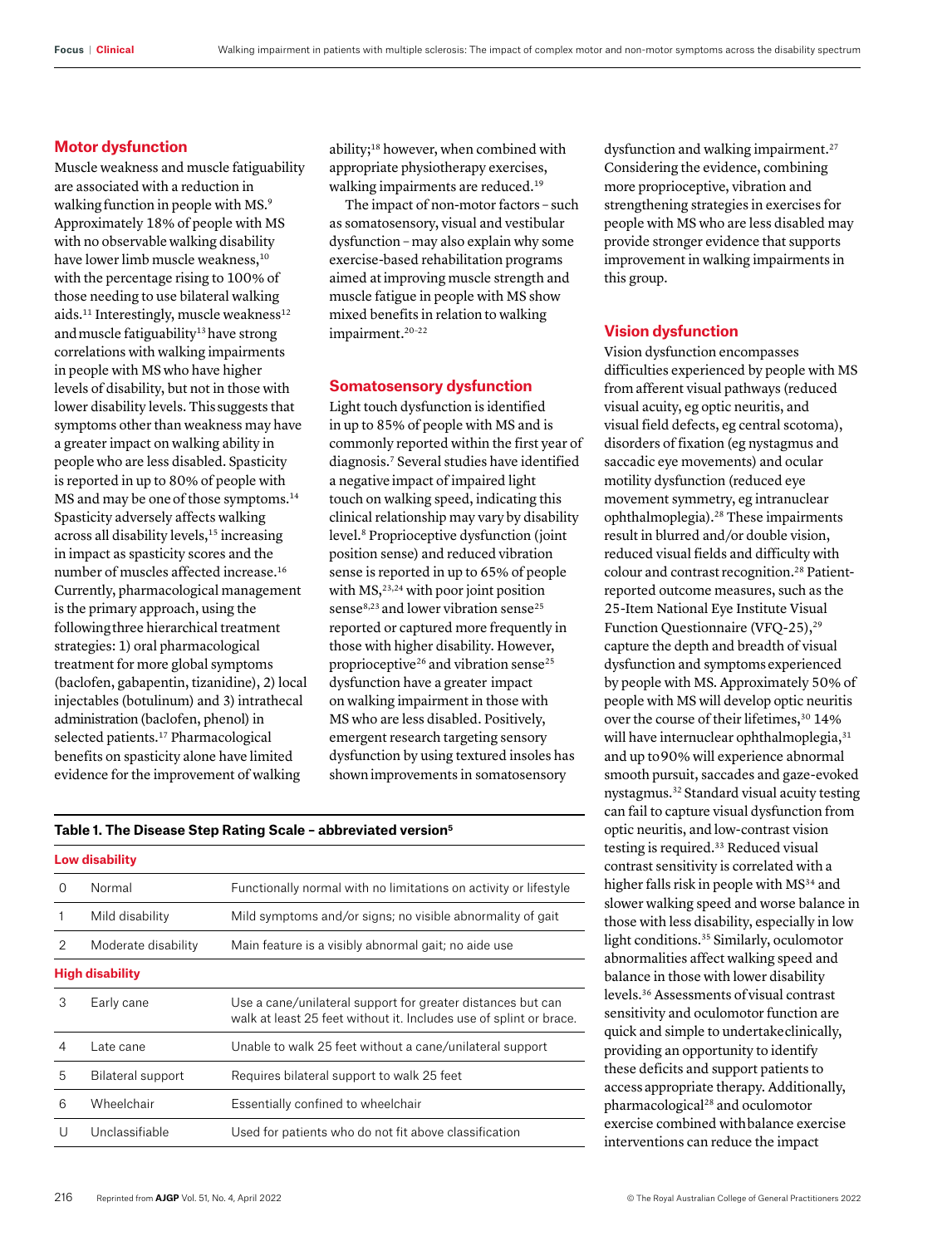of some oculomotor dysfunctions and improve walking ability,<sup>37</sup> while tinted lenses can improve walking impairment in low light.35

#### **Vestibular dysfunction**

The vestibular system senses the position of self in relation to gravity and the direction and velocity of head movement. Dysfunction can present as a sense of dizziness, vertigo or imbalance and can lead to oscillopsia due to a decline in the gain of the vestibular ocular reflex (VOR).<sup>38</sup> Dizziness or vertigo may originate centrally (from the brainstem/cerebellum) or peripherally (vestibular apparatus and the eighth cranial nerve).<sup>39,40</sup>

Vertigo or dizziness are commonly reported by people with MS, with up to 80% of individuals experiencing vertigo or dizziness across the course of the disease.7,8 Disease duration does not affect the prevalence of dizziness, and there is no clear difference in the impact of dizziness on walking impairment between people with high or low levels of disability.<sup>8</sup> Low VOR gains are rare in people with MS;<sup>41</sup> however, a VOR gain at the lower end of normal in those with higher disability levels can affect walking impairment and balance confidence.<sup>42,43</sup> Appropriately

targeted vestibular rehabilitation can have a positive impact on walking and balance in people with MS, measured by improvements in the Dizziness Handicap Inventory and the Timed Up and Go test (Table  $2$ ). $44$ 

## **Conclusion**

Motor and non-motor symptoms affect walking impairment in people with MS, and the impact of symptoms varies with disability level. Motor deficits are the most obvious symptom to explore when examining walking impairment in people with MS. However, it is also critical to understand the role of the non-motor somatosensory, visual and vestibular symptoms that can also affect walking. Targeted clinical assessments can identify motor and non-motor impairments and enable appropriate and timely referral for ongoing assessment and management. Routine use of a simple, validated clinical assessment tool to identify disability level (DSRS) can also assist holistic management over the course of the disease process. Numerous other symptoms not discussed here can affect walking impairment. These include, but are not limited to, fatigue, pain, autonomic dysfunction and cognition.

Fatigue in particular has an influence on deterioration of walking speed, with greater impact on people with higher disability.45 Greater detail is beyond the scope of this article, and each symptom deserves specific discussion.

GPs are well placed to support people with MS by providing education about the impact of motor and non-motor symptoms on walking impairment and the benefit of seeking early and targeted support from skilled health professionals, including those with advanced training in management of people with neurological conditions.

# **Key points**

- **•** Motor and non-motor symptoms and their impact on walking show considerable individual variation in people with MS across disability levels.
- **•** While motor deficits such as muscle weakness or spasticity commonly affect walking, deterioration in sensory systems can also affect the ability to walk.
- **•** Approximately 80% of people with MS experience deficits in light touch and vestibular function, which can affect walking ability.
- **•** A comprehensive assessment of motor and non-motor symptoms

**Table 2. Summary of key symptom assessment tools associated with walking and multiple sclerosis impact outcomes categorised at two disability levels**

| <b>Assessment tools</b>                                                                                                                                                                                       | Low disability level                                                                                                                                                                                                                                      | <b>High disability level</b>                                                                                                                                           |
|---------------------------------------------------------------------------------------------------------------------------------------------------------------------------------------------------------------|-----------------------------------------------------------------------------------------------------------------------------------------------------------------------------------------------------------------------------------------------------------|------------------------------------------------------------------------------------------------------------------------------------------------------------------------|
| <b>Walking outcomes</b>                                                                                                                                                                                       | Symptom assessment tools                                                                                                                                                                                                                                  | <b>Symptom assessment tools</b>                                                                                                                                        |
| • Walking speed - Timed 10-metre walk test;<br>timed 25 ft walk test<br>• Walking balance – Timed Up and Go<br>(comfortable/fast, +/- manual/cognitive)<br>• Walking endurance $-2/6/12$ -minute<br>walk test | Proprioception - contralateral limb copy test<br>• Vibration test - 128 Hz tuning fork, timed<br>• Low-contrast visual acuity - Sloan letter<br>chart<br>• Bedside oculomotor examination<br>• Clinical Head Impulse Test<br>• Dynamic Visual Acuity Test | Manual Muscle Test<br>• Light touch - Semmes-Weinstein<br>monofilaments<br>• Vestibular Ocular Testing<br>• Clinical Head Impulse Test<br>• Dynamic Visual Acuity Test |
| <b>Patient-reported walking outcomes</b>                                                                                                                                                                      | <b>Patient-reported outcomes</b>                                                                                                                                                                                                                          | <b>Patient-reported outcomes</b>                                                                                                                                       |
| • 12-item Multiple Sclerosis Walking Scale <sup>46</sup><br>• Activities-specific Balance<br>Confidence scale <sup>47</sup><br>• 29-item Multiple Sclerosis Impact Scale <sup>48</sup>                        | • Self-reported dizziness, Dizziness<br>Handicap Inventory <sup>46</sup><br>• 25-Item National Eye Institute Visual<br>Function Questionnaire <sup>29</sup>                                                                                               | • Self-reported dizziness, Dizziness<br>Handicap Inventory <sup>49</sup><br>• 25-Item National Eye Institute Visual<br>Function Questionnaire <sup>29</sup>            |

*Visit [www.nationalmssociety.org/For-Professionals/Researchers/Resources-for-MS-Researchers/Research-Tools/Clinical-Study-Measures](https://www.nationalmssociety.org/For-Professionals/Researchers/Resources-for-MS-Researchers/Research-Tools/Clinical-Study-Measures) for access to key assessment tools, including those mentioned in the table, for download and use by clinicians when working with people with multiple sclerosis.*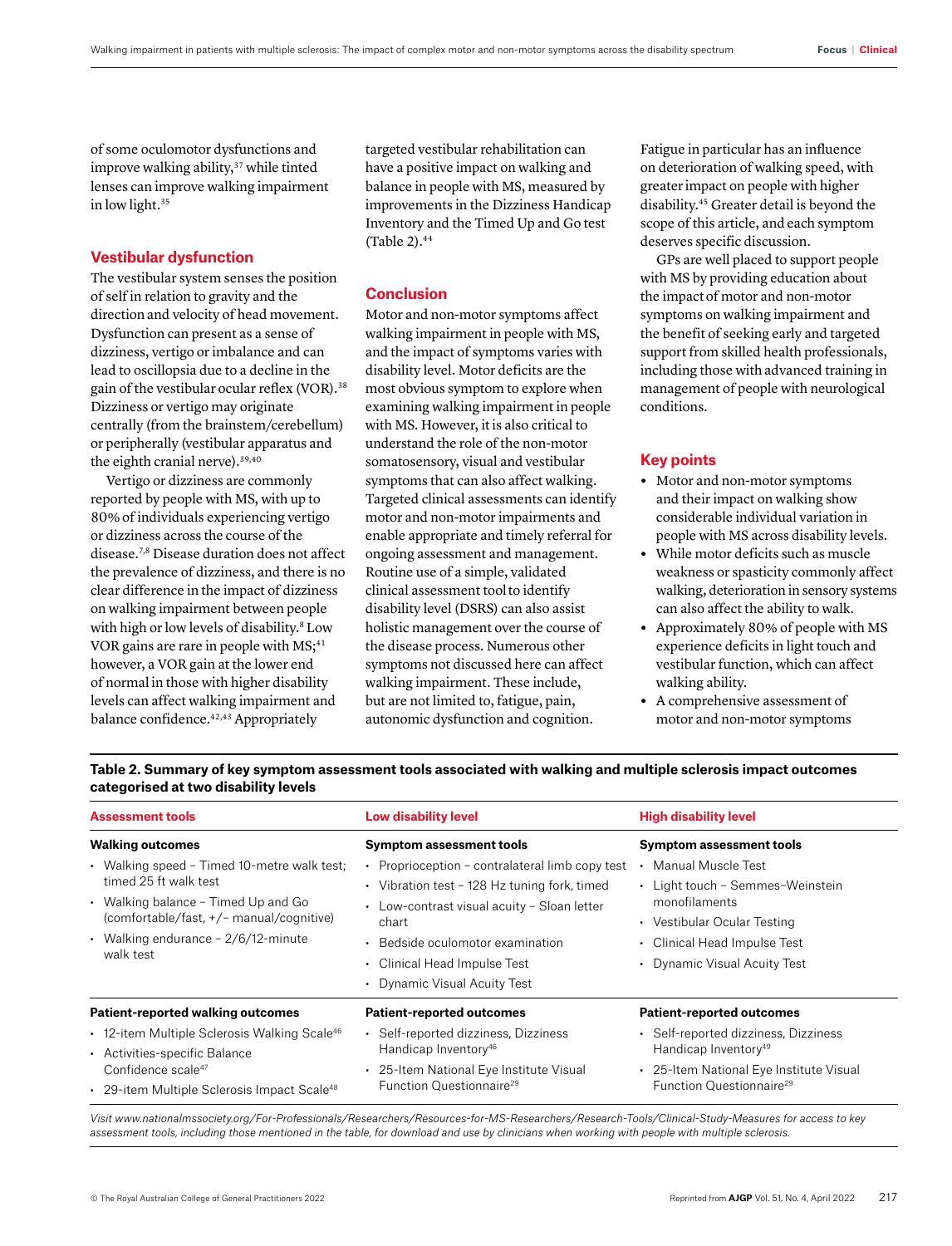should be performed by skilled health professionals such as a neurologist, neurological physiotherapist or general practitioner to optimally target non-pharmacological interventions to improve walking performances in people with MS.

#### **Authors**

Katrina L Williams BPhty, MASc, GCertHEdu, FACP, Senior Lecturer and Clinical Academic, Physiotherapy, School of Health and Rehabilitation Science, the University of Queensland, Brisbane, Qld Sandra G Brauer BPhty, PhD, Professor of Physiotherapy and Head, School of Health and Rehabilitation Science, the University of Queensland, Brisbane, Qld

Competing interests: None.

Funding: None.

Provenance and peer review: Commissioned, externally peer reviewed.

Correspondence to:

k.williams2@uq.edu.au

#### **References**

- 1. Garg N, Smith TW. An update on immunopathogenesis, diagnosis, and treatment of multiple sclerosis. Brain Behav 2015;5(9):e00362. doi: 10.1002/brb3.362.
- 2. Ahmad H, Palmer AJ, Campbell JA, Van der Mei I, Taylor B. Health economic impact of Multiple Sclerosis in Australia in 2017. Hobart, Tas: Menzies Institute for Medical Research, 2018.
- 3. Heesen C, Böhm J, Reich C, Kasper J, Goebel M, Gold SM. Patient perception of bodily functions in multiple sclerosis: Gait and visual function are the most valuable. Mult Scler 2008;14(7):988–91. doi: 10.1177/1352458508088916.
- 4. Inojosa H, Schriefer D, Ziemssen T. Clinical outcome measures in multiple sclerosis: A review. Autoimmun Rev 2020;19(5):102512. doi: 10.1016/j.autrev.2020.102512.
- 5. Hohol MJ, Orav EJ, Weiner HL. Disease steps in multiple sclerosis: A longitudinal study comparing disease steps and EDSS to evaluate disease progression. Mult Scler 1999;5(5):349–54. doi: 10.1177/135245859900500508.
- 6. Williams KL, Low Choy NL, Brauer SG. Are changes in gait and balance across the disease step rating scale in multiple sclerosis statistically significant and clinically meaningful? Arch Phys Med Rehabil 2016;97(9):1502–08. doi: 10.1016/j. apmr.2016.03.020.
- 7. Barin L, Salmen A, Disanto G, et al. The disease burden of Multiple Sclerosis from the individual and population perspective: Which symptoms matter most? Mult Scler Relat Disord 2018;25:112–21. doi: 10.1016/j.msard.2018.07.013.
- 8. Williams KL, Low Choy NL, Brauer SG. Identifying biophysical markers that predict perceived walking, balance and physical life in people with Multiple Sclerosis. Paper presented at Australian Physiotherapy Association Transform Conference. Adelaide, SA: Transform, October 2019.
- 9. Kalron A, Achiron A, Dvir Z. Muscular and gait abnormalities in persons with early onset multiple sclerosis. J Neurol Phys Ther 2011;35(4):164–69. doi: 10.1097/ NPT.0b013e31823801f4.
- 10. Liparoti M, Della Corte M, Rucco R, et al. Gait abnormalities in minimally disabled people with Multiple Sclerosis: A 3D-motion analysis study. Mult Scler Relat Disord 2019;29:100–07. doi: 10.1016/j.msard.2019.01.028.
- 11. Hoang PD, Gandevia SC, Herbert RD. Prevalence of joint contractures and muscle weakness in people with multiple sclerosis. Disabil Rehabil 2014;36(19):1588–93. doi: 10.3109/09638288.2013.854841.
- 12. Kjølhede T, Vissing K, Langeskov-Christensen D, Stenager E, Petersen T, Dalgas U. Relationship between muscle strength parameters and functional capacity in persons with mild to moderate degree multiple sclerosis. Mult Scler Relat Disord 2015;4(2):151–58. doi: 10.1016/j. msard.2015.01.002.
- 13. Leone C, Severijns D, Doležalová V, et al. Prevalence of walking-related motor fatigue in persons with Multiple Sclerosis: Decline in walking distance induced by the 6-minute walk test. Neurorehabil Neural Repair 2016;30(4):373–83.
- 14. Oreja-Guevara C, González-Segura D, Vila C. Spasticity in multiple sclerosis: Results of a patient survey. Int J Neurosci 2013;123(6):400–08. doi: 10.3109/00207454.2012.762364.
- 15. Filli L, Sutter T, Easthope CS, et al. Profiling walking dysfunction in multiple sclerosis: Characterisation, classification and progression over time. Sci Rep 2018;8(1):4984. doi: 10.1038/ s41598-018-22676-0.
- 16. Norbye AD, Midgard R, Thrane G. Spasticity, gait, and balance in patients with multiple sclerosis: A cross-sectional study. Physiother Res Int 2020;25(1):e1799. doi: 10.1002/pri.1799.
- 17. Fu X, Wang Y, Wang C, et al. A mixed treatment comparison on efficacy and safety of treatments for spasticity caused by multiple sclerosis: A systematic review and network meta-analysis. Clin Rehabil 2018;32(6):713–21. doi: 10.1177/0269215517745348.
- 18. Otero-Romero S, Sastre-Garriga J, Comi G, et al. Pharmacological management of spasticity in multiple sclerosis: Systematic review and consensus paper. Mult Scler 2016;22(11):1386–96. doi: 10.1177/1352458516643600.
- 19. Etoom M, Khraiwesh Y, Lena F, et al. Effectiveness of physiotherapy interventions on spasticity in people with multiple sclerosis: A systematic review and meta-analysis. Am J Phys Med Rehabil 2018;97(11):793–807.
- 20. Tarakci E, Yeldan I, Huseyinsinoglu BE, Zenginler Y, Eraksoy M. Group exercise training for balance, functional status, spasticity, fatigue and quality of life in multiple sclerosis: A randomized controlled trial. Clin Rehabil 2013;27(9):813–22. doi: 10.1177/0269215513481047.
- 21. Cameron MH, Nilsagard Y. Balance, gait, and falls in multiple sclerosis. Handb Clin Neurol 2018;159:237–50. doi: 10.1016/B978-0-444- 63916-5.00015-X.
- 22. Williams KL, Low Choy NL, Brauer SG. Center-based group and home-based individual exercise programs have similar impacts on gait and balance in people with multiple sclerosis: A randomized trial. PM R 2021;13(1):9–18. doi: 10.1002/pmrj.12377.
- 23. Iandolo R, Bommarito G, Falcitano L, et al. Position sense deficits at the lower limbs in early multiple sclerosis: Clinical and neural correlates. Neurorehabil Neural Repair 2020;34(3):260–70. doi: 10.1177/1545968320902126.
- 24. Zackowski KM, Wang JI, McGready J, Calabresi PA, Newsome SD. Quantitative sensory

and motor measures detect change overtime and correlate with walking speed in individuals with multiple sclerosis. Mult Scler Relat Disord 2015;4(1):67–74. doi: 10.1016/j.msard.2014.11.001.

- 25. Uszynski M, Purtill H, Coote S. Relationship between foot vibration threshold and walking and balance functions in people with multiple sclerosis (PwMS). Gait Posture 2015;41(1):228–32. doi: 10.1016/j.gaitpost.2014.10.010.
- 26. Sato S, Buonaccorsi J, Miehm JD, et al. Non-ambulatory measures of lower extremity sensorimotor function are associated with walking function in multiple sclerosis. Mult Scler Relat Disord 2021;53:103051. doi: 10.1016/j. msard.2021.103051.
- 27. Dixon J, Hatton AL, Robinson J, et al. Effect of textured insoles on balance and gait in people with multiple sclerosis: An exploratory trial. Physiotherapy 2014;100(2):142–49. doi: 10.1016/j. physio.2013.06.003.
- 28. Hickman SJ, Raoof N, McLean RJ, Gottlob I. Vision and multiple sclerosis. Mult Scler Relat Disord 2014;3(1):3–16. doi: 10.1016/j. msard.2013.04.004.
- 29. Ma SL, Shea JA, Galetta SL, et al. Self-reported visual dysfunction in multiple sclerosis: New data from the VFQ-25 and development of an MS-specific vision questionnaire. Am J Ophthalmol 2002;133(5):686–92. doi: 10.1016/ s0002-9394(02)01337-5.
- 30. Frohman EM, Frohman TC, Zee DS, McColl R, Galetta S. The neuro-ophthalmology of multiple sclerosis. Lancet Neurol 2005;4(2):111–21. doi: 10.1016/S1474-4422(05)00992-0.
- 31. Nij Bijvank JA, van Rijn LJ, Balk LJ, et al. Diagnosing and quantifying a common deficit in multiple sclerosis: Internuclear ophthalmoplegia. Neurology 2019;92(20):e2299–308. doi: 10.1212/ WNL.0000000000007499.
- 32. Nerrant E, Tilikete C. Ocular motor manifestations of multiple sclerosis. J Neuroophthalmol 2017;37(3):332–40. doi: 10.1097/WNO.0000000000000507.
- 33. Baier ML, Cutter GR, Rudick RA, et al. Lowcontrast letter acuity testing captures visual dysfunction in patients with multiple sclerosis. Neurology 2005;64(6):992—95. doi: 10.1212/01. WNL.0000154521.40686.63.
- 34. Hoang PD, Baysan M, Gunn H, et al. Fall risk in people with MS: A Physiological Profile Assessment study. Mult Scler J Exp Transl Clin 2016;2:2055217316641130. doi: 10.1177/2055217316641130.
- 35. Adams SW, Salmasinia D, Tripoli R, et al. Deficient contrast visual acuity in patients with multiple sclerosis degrades gait performance under conditions of low illumination. Int J MS Care 2012;14(52):97.
- 36. Nilsagård Y, Denison E, Gunnarsson LG, Boström K. Factors perceived as being related to accidental falls by persons with multiple sclerosis. Disabil Rehabil 2009;31(16):1301–10. doi: 10.1080/09638280802532639.
- 37. Hebert JR, Corboy JR, Vollmer T, Forster JE, Schenkman M. Efficacy of balance and eye-movement exercises for persons with multiple sclerosis (BEEMS). Neurology 2018;90(9):e797–807. doi: 10.1212/ WNL.0000000000005013
- 38. Herdman SJ. Vestibular rehabilitation. 3rd edn. Philadelphia, PA: F.A. Davis Company, 2007.
- 39. Ralli M, Arianna DS, Visconti IC, et al. Otolaryngologic symptoms in multiple sclerosis: A review. Int Tinnitus J 2018;22(2):160–69.